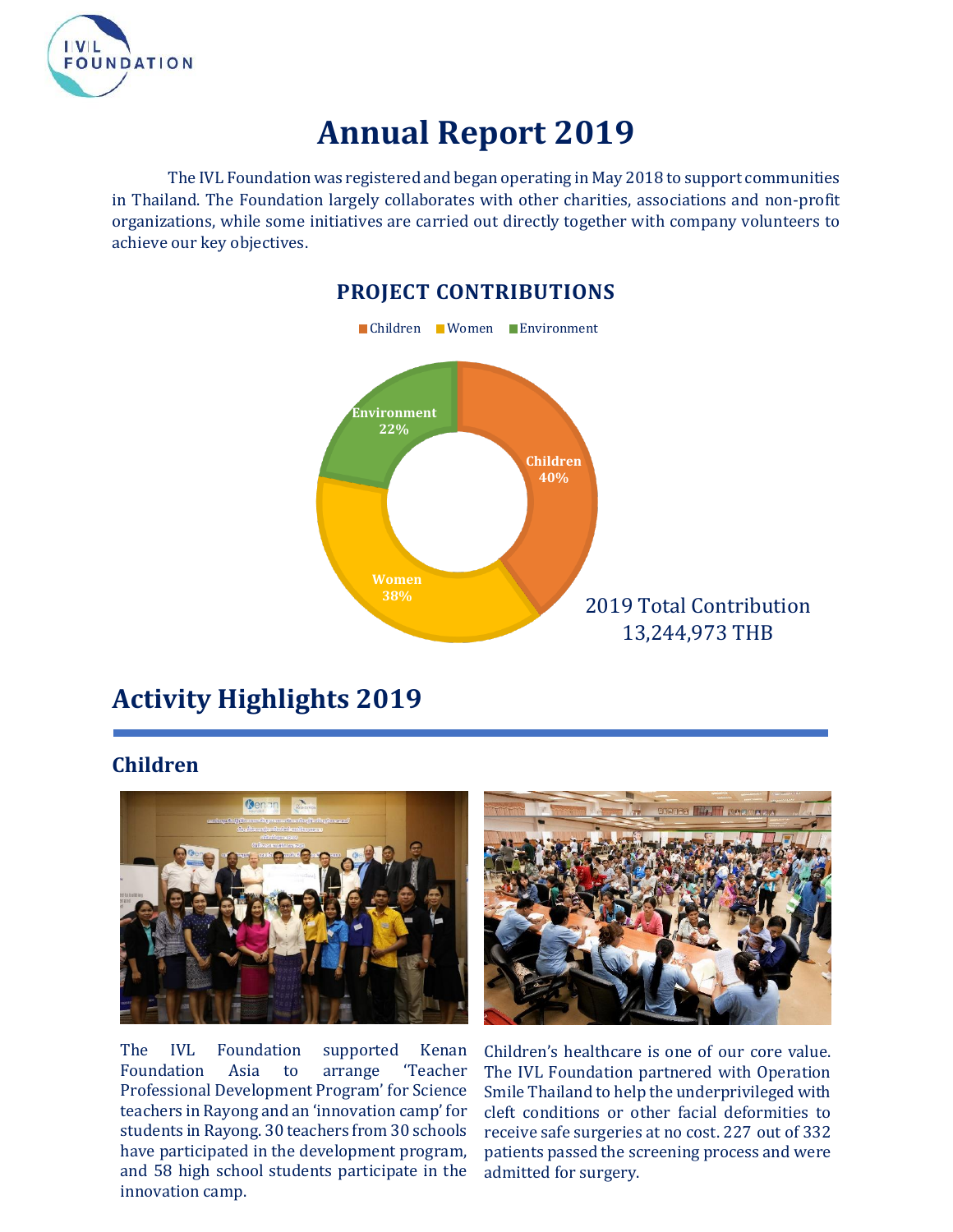



The Jogmaya Tea Estate Pvt Ltd is located at a height of 3,000 meters in Kurseong, Darjeeling District, India. In order to grant access to important facilities such as hospitals and schools to women and children, the IVL Foundation has donated the Bolero Pickup to the villagers with the hope that it will improve their quality of life.

The IVL Foundation donated 30 sets of creative and sensory toys to the Rajanukul Institute to help with the development and the advancement of autistic children. The Rajanukul Institute has distributed more than half of the donated toy sets to 16 hospitals for use by autistic children while the rest of the toy sets were shared among 16 internal units of the institute.





As Education is one of the IVL Foundation's Pillars, the IVL Foundation supported the Good Shepherd Home Foundation in providing the Academic & Life Skills Education Programs to the refugee children. From March 2019 - February 2020, we have supported a total of 164 children from Afghanistan, Cambodia, Iraq, North Korea, Pakistan, Palestine, Somalia and Vietnam.